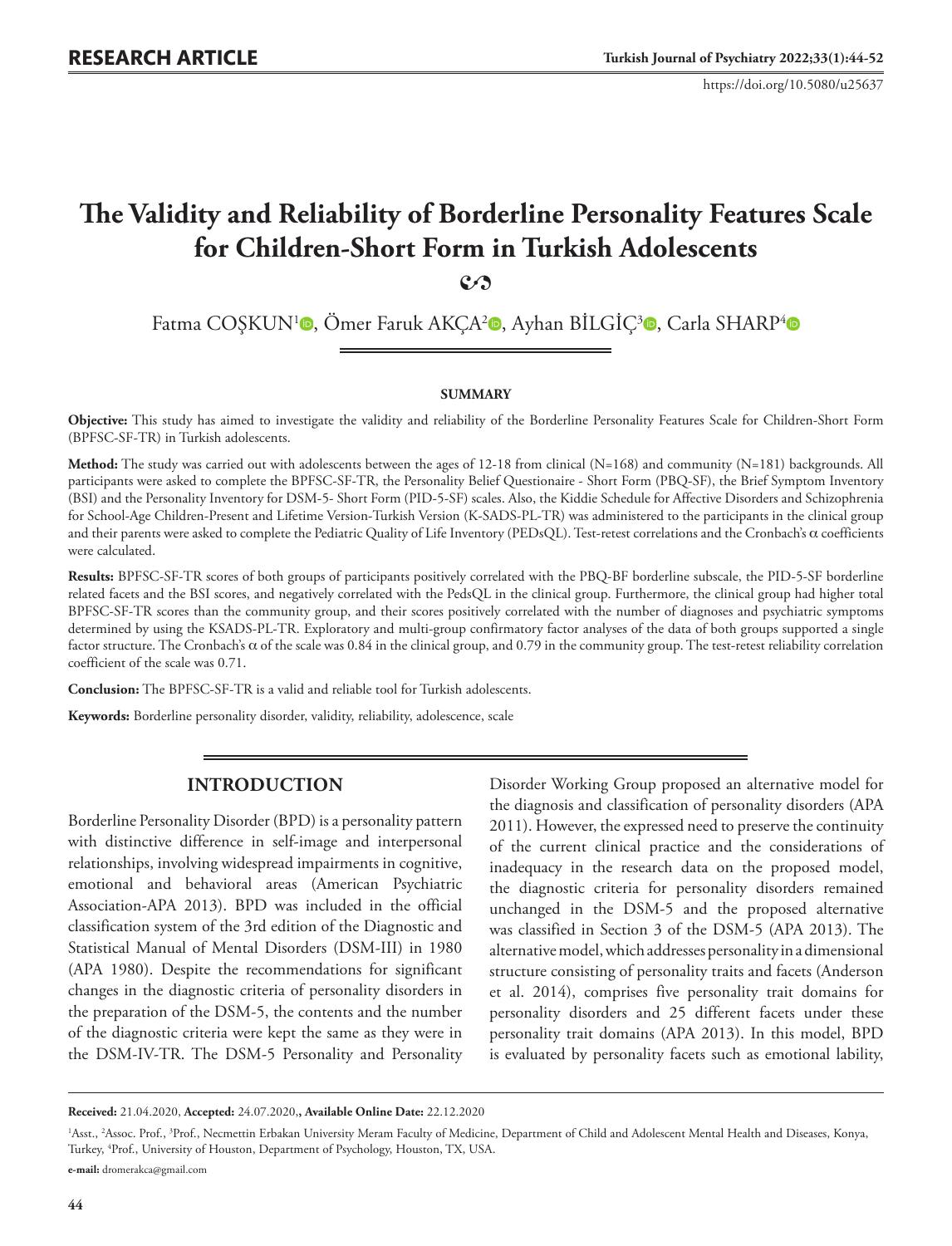depressivity, impulsivity, hostility, anxiousness, separation insecurity and risk taking (APA 2013).

There are ongoing debates on the identification of symptoms of personality disorders in childhood and adolescence. Some authors argue that personality disorder should not be diagnosed in adolescence when personality development continues and personality traits are highly variable; and therefore diagnoses made in adolescence will not only be difficult but are to last lifelong and would cause labelling of the individual (Sharp 2017, Sharp et al. 2018). However, recent research suggests that adolescence is an important period in the development of personality disorder and the susceptible individuals should be closely monitored with interventions at appropriate times for personality development to follow a healthier trajectory. Investigation of the process of personality disorder development in 800 adolescents through follow up for 20 years demonstrated that in the majority of cases personality disorders started appearing in early adolescence, got intensified in late adolescence and decreased in early adulthood. However, in 21% of these participants the symptoms did not subside in late adolescence and on the contrary increased during adulthood (Cohen et al. 2005). The suggestion by these results that some characteristics of adolescence might trigger a process leading to the development of personality disorder directed the subsequent research to concentrate on identifying these factors (Sharp et al. 2018). It has been suggested that BPD may in general include the features predisposing to the development of personality disorders (Sharp et al. 2015). Research on BPD for early diagnosis and intervention in adolescence (Sharp and Bleiberg 2007, Zanarini 2004, Skodol et al. 2002) produced evidence for the diagnosis of BPD in adolescence (Bondurant et al. 2004, Sharp and Bleiberg 2007, Miller et al. 2008, Chanen 2012, Chanen et al. 2017). Furthermore, the American National Treatment Guidelines (National Health and Medical Research Council 2012, National Collaborating Center for Mental Health 2009), DSM-5 Section 2 (APA 2013) and personality disorder classification of ICD-11 confirmed the validity of the diagnosis of BPD in adolescents (Tyrer et al. 2011).

Early diagnosis and treatment of BPD depends on careful and accurate evaluation of personality pathology in adolescents. Valid and reliable scales, both time-saving and cost-effective, help complete clinical evaluation. However, there are not yet enough number of studies to develop psychometric scales for evaluating personality disorders in adolescents (Sharp et al. 2012). In our country, a number of scales, such as the Borderline Personality Questionnaire, Borderline Personality Inventory and Borderline Evaluation of Severity over Time have been validated in the Turkish language for assessing BPD in adults (Ceylan et al. 2017, Aydemir et al. 2006, Akın et al. 2017). To the best of our knowledge, there is not a validated assessment tool in our country to assess BPD in adolescents.

The Borderline Personality Features Scale for Children- (BPFSC), consisting of 24 items, was developed specifically to evaluate borderline personality traits in children and adolescents (Crick et al. 2005). The 11-item short form of the BPFSC (the BPFSC-SF) was developed to create a shorter and more practical form with equal discriminatory power (Sharp et al. 2014). In this study, we aimed to test the validity and reliability of the, the Turkish language version of the the BPFSC-SF (BPFSC-SF-TR) in adolescents recruited from clinical and community backgrounds.

# **METHOD**

## **Study Participants**

The participants of this study were recruited on a voluntary basis from the clinical background and the local community. The clinical group comprised 168 patients between the ages of 12 and 18 who were admitted to the Child and Adolescent Psychiatry Outpatient Clinic of Necmettin Erbakan University Meram School of Medicine for any reason other than psychiatric disorders specified in the exclusion criteria. The community group, consisting of 181 participants between the ages of 12-18, were recruited from two schools at the middle and high school levels. The study was approved by the Provincial Directorate of National Education. Exclusion criteria of the study for the clinical group were having mental retardation, autism spectrum disorder, schizophrenia, bipolar disorder, major physical and neurological diseases. For the community group, the exclusion criteria were having any psychiatric disorder, major physical or neurological diseases at the time of assessment and having any psychiatric treatment within the last six months. The diagnostic profiles of the participants according to the DSM 5 are given in Table 1.

| Table 1. Types and Numbers of the DSM-5 Based Psychiatric Disorders in the Clinical Group Assessed on the K-SADS-PL-TR |            |     |            |            |    |            |  |          |      |  |             |
|------------------------------------------------------------------------------------------------------------------------|------------|-----|------------|------------|----|------------|--|----------|------|--|-------------|
|                                                                                                                        | <b>MDD</b> | PD. | <b>SAD</b> | <b>SoP</b> | SP | <b>GAD</b> |  | OCD ADHD | ODD. |  | <b>PTSD</b> |
|                                                                                                                        |            |     |            | 28         | 52 | 54         |  | 8 37     | 22   |  |             |

K-SADS-PL-T: The Kiddie Schedule for Affective Disorders and Schizophrenia for School-Age Children -Present and Lifetime Version-Turkish Version, MDD: Major Depressive Disorder, PD: Panic Disorder, SAD: Separation Anxiety Disorder, SoP: Social Phobia, SP: Specific Phobia, GAD: Generalized Anxiety Disorder, OCD: Obsessive Compulsive Disorder, ADHD: Attention Deficit Hyperactivity Disorder, ODD: Oppositional Defiant Disorder, CD: Conduct Disorder, TD: Tic Disorder, PTSD: Post Traumatic Stress Disorder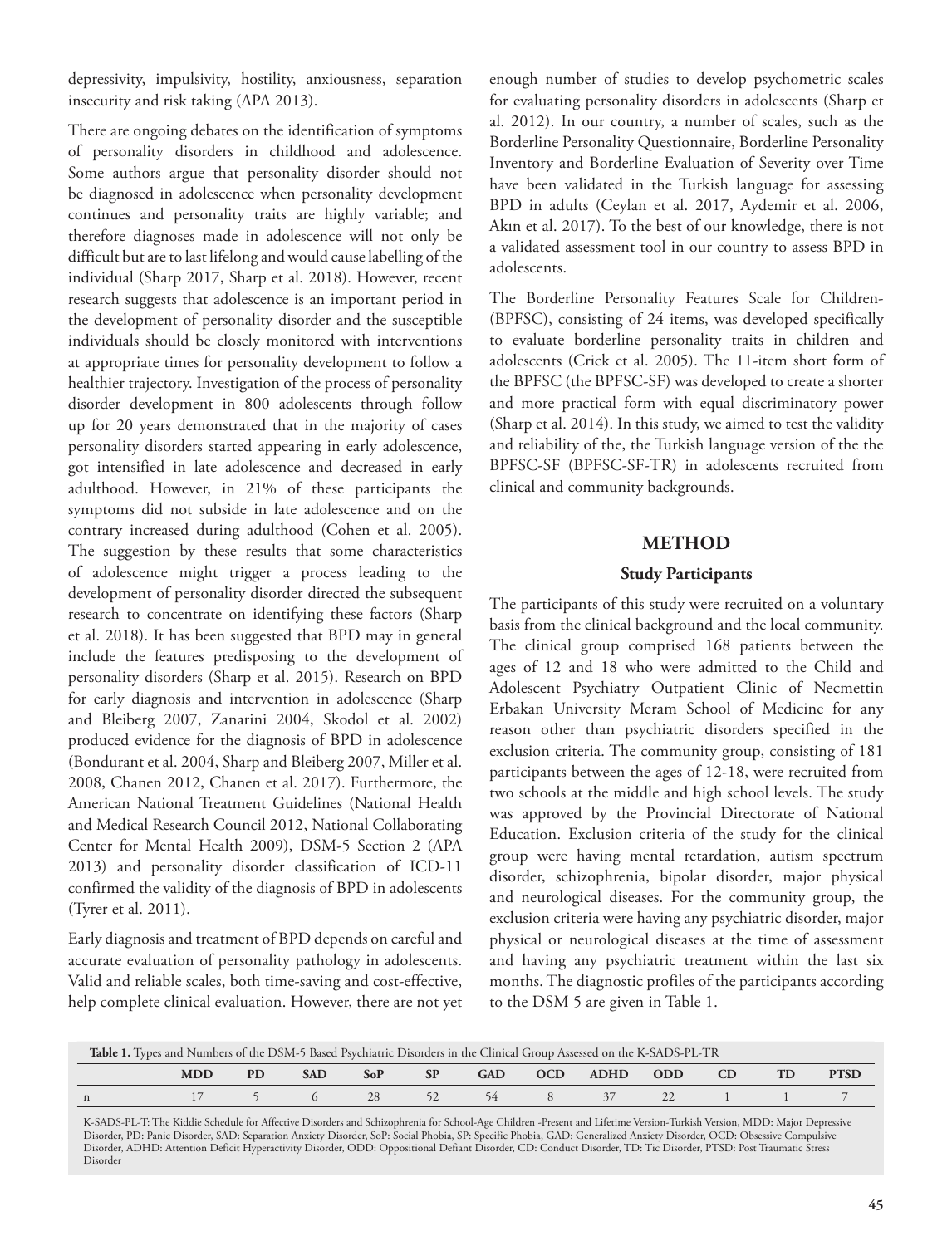## **Data Acquisition Tools**

**Sociodemographic Data Form:** The sociodemographic characteristics of all participants were queried on this data form developed by the researchers.

**The Borderline Personality Features Scale for Children-Short Form (BPFSC-SF):** The 24-item BPFSC, comprising the four subscales affective instability, self-harm, negative relationships and identity problems, was developed to evaluate specifically the borderline personality traits in children and adolescents (Crick et al. 2005). An 11-item short form (the BPFSC-SF) with a single factor structure and a 5-point Likert type scoring was developed from the original format to facilitiate clinical applications (Sharp et al. 2014). The sensitivity and the specificity of the scale were found to be 0.74 and 0.71, respectively, and the ideal cut-off score was 34.

**The Personality Belief Questionnaire- Short Form (PBQ-SF):** The short form, developed by Butler et al (2007) by using the original form in order to provide more practical and easy application, consists of statements for determining the basic beliefs of the individual about one's own self, others and the world. Each question in the 65 items of the scale corresponds to the 9 personality disorders specified in the DSM–4 and 5 as the avoidant, dependent, passive-aggressive, obsessivecompulsive, antisocial, narcissistic, histrionic, schizoid and paranoid attitudes and beliefs. The validity and reliability of the Turkish language version of the PBQ-SF was tested by Taymur et al (2011). In our study, the Cronbach  $\alpha$  value of the scale was found to be 0.94 in the clinical group and 0.96 in the community group.

**The Personality Inventory for DSM-5- Short Form (PID-5-SF):** The PID-5 for DSM-5 was developed by the American Psychiatric Association (APA), to evaluate the B type personality traits defined in section 3 of the DSM-5. The original scale containing 220 questions to assess the 5 main domains that may be pathological and 25 personality trait facets related to these domains (Maples et al. 2015) was shortened to a 100-item scale to facilitate its use (Thimm et al. 2016). The total score on the trait facets of impulsivity, risk taking, emotional lability, anxiousness, separation insecurity, hostility and depressivity evaluates BPD. The validity and reliability study of the scale was tested by De Clercq et al. (2013) in Belgian adolescents. In our study, the relationship between the BPFSC-SF-TR and total scores of the PID-5- SF borderline-related personality facets was evaluated. The validity and reliability of Turkish language version of the 220 item original scale had been tested in adults by Çökmüş et al. (2018). We extracted the 100-items of the shortened format from the Turkish language version of the 220-item scale for the purposes of our study. The Cronbach's  $\alpha$  coefficient of the

short form obtained was found to be 0.95 in both the clinical and the community groups.

**The Brief Symptom Inventory (BSI):** Developed by Derogatis et al. (1992), the 53-item, 5-point Likert type BSI consist of 5sub-dimensions including anxiety, depression, negative self concept, somatization and hostility. The validity and reliability of the Turkish language version was performed by Şahin and Durak (1994). In our study, the Cronbach  $\alpha$ values of the scale were calculated as 0.96 in the clinical group and 0.97 in the community group.

**The Pediatric Quality of Life Inventory (PedsQL):** The PedsQL, a quality of life scale, was developed by Varni et al. (1999) to measure the health-related quality of life of children and adolescents aged 2-18 years. The validity and reliability of the Turkish langauage version for children (8-12 years) and adolescents (13-18) was conducted by Çakın Memik et al. (2007, 2008). In our study, the Cronbach  $\alpha$  value of the scale was found to be 0.85 in the clinical group.

**The Kiddie Schedule for Affective Disorders and Schizophrenia for School-Age Children-Present and Lifetime Version-Turkish Language Version (K-SADS-PL-TR):** The K-SADS-PL-TR is a semi-structured interview form that was developed by Kaufman et al. (1997) to determine the past and present psychopathologies of children and adolescents by interviewing the parents and the child. The concluding evaluation is made in line with the information received from all sources (parents, children, school). The validity and reliability study of the Turkish language version of the interview schedule was tested by Gökler et al. (2004), and its adaptation to the DSM- 5 was carried out on 150 children and adolescents aged 6-17 years. (Ünal et al. 2019).

## **Procedures**

Approval for the research was given by the document numbered 2018-1621 of the Ethics Committee a local university. As the first stage of the study, permission of Professor Dr. Carla Sharp (CS), the developer of the scale, was obtained. Subsequently, the scale was translated to the Turkish language by a child and adolescent psychiatrist (AB) competent in using the English language. This version was translated back to English by another child and adolescent psychiatrist (ÖFA) also competent in the use of English. Lastly, the developer of the scale (CS) reviewed and confirmed the scale's format as being very similar to the original scale. The informed written consents of the parents of the participants were obtained at the outset of the research.

All participants were asked to complete the socio-demographic data form, the BPFSC-SF-TR, PBQ-SF, BSI and the PID-5- SF scales; and the clinical group. Participants were conducted through the, K-SADS-PL-TR by a child and adolescent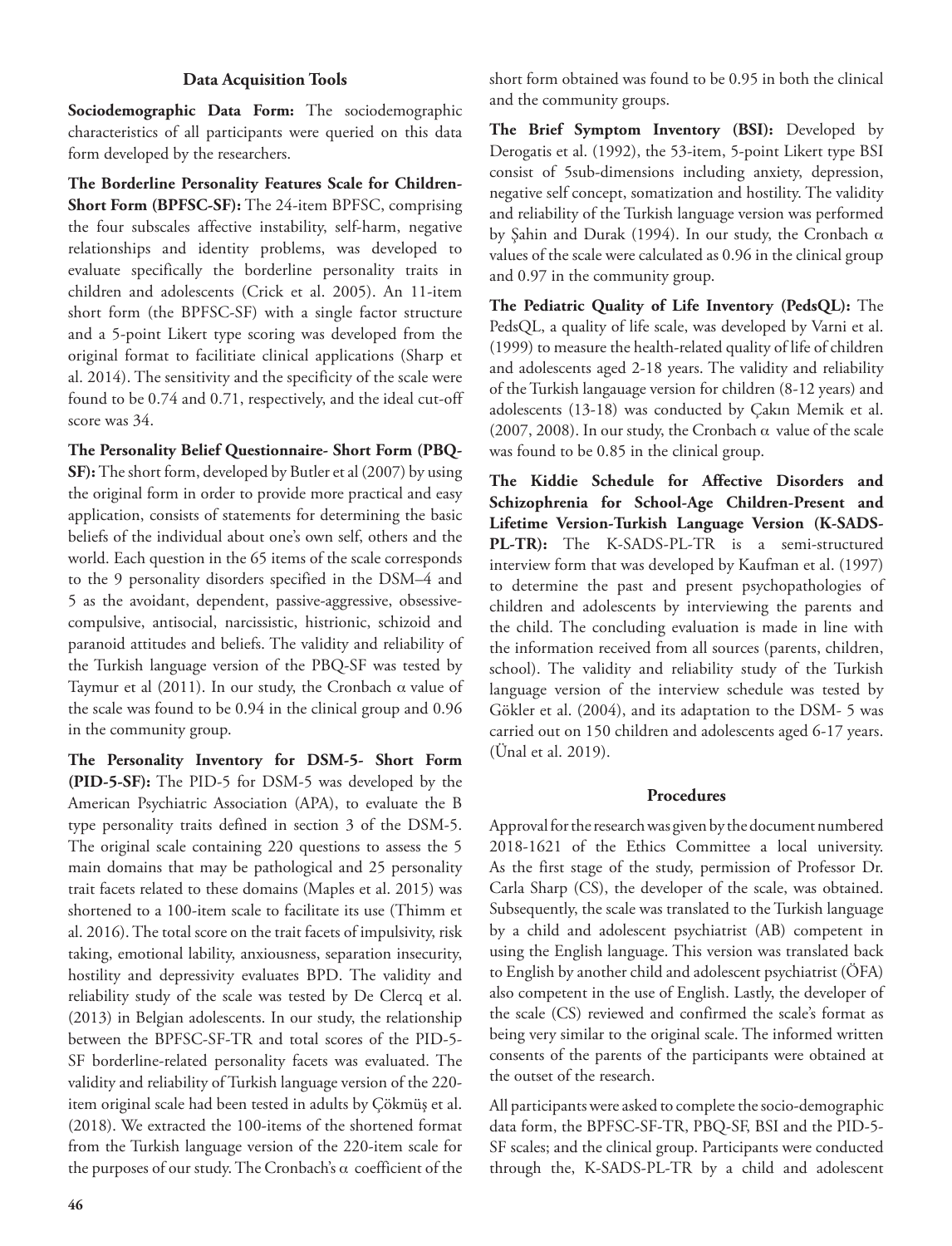psychiatrist (FC) to record their psychiatric diagnoses and the numbers of symptoms for each diagnosis made according to the DSM-5. Also the parents of the clinical group participants were asked to complete the PedsQL in order to provide data on the quality of life of their children. Five months after the initial psychometric evaluations, the BPFSC-SF-TR was retested with 41 participants randomly selected from the clinical group. Data acquisition for the first stage of the study took six months between January and -June 2019, which was extended by 5 months for the retest procedure with each of the selected 41 participants.

#### **Statistical Analysis**

The Amos 18 was used for the multi-group confirmatory factor analysis, and the SPSS 20.0 -Statistical Package for the Social Sciences- was used for the other satistical analyses. Distribution normality was tested by the Kolmogorov-Smirnov test. The relationships between psychometric scale scores were analysed by the Pearson correlation test. The internal consistency of the scale was evaluated by calculating the Cronbach's α coefficient and the test-retest approach. Both exploratory and multi-group confirmatory factor analyses were used to examine the factor structure of the scale. In the exploratory factor analysis the factor structure of the scale was examined with the Principal Component Analysis according to Kaiser normalized varimax conversion. The RMSEA was expected to be below 0.05, and the CFI, GFI and TLI were expected to be above 0.95 in order to consider the acceptibility of the model fit by confirmatory factor analysis. The significance value was accepted as p<0.05 within the 95% confidence interval.

#### **RESULTS**

The study included a total of 349 adolescents comprising 168 clinical and 181 community participants. Age, gender and parental age distributions of the participants are given in Table 2. The groups matched in terms of gender  $(x^2=1.72; p=0.19)$  and age (t=1.948, p=0.052) distributions.

| <b>Table 2.</b> Sociodemographic Characteristics of the Participants in the<br>Clinical and Community Groups |                                  |                                   |  |  |  |  |  |
|--------------------------------------------------------------------------------------------------------------|----------------------------------|-----------------------------------|--|--|--|--|--|
|                                                                                                              | <b>Clinical Group</b><br>(n:168) | <b>Community Group</b><br>(n:181) |  |  |  |  |  |
| Girl $n\frac{6}{6}$                                                                                          | 99(59)                           | 94(52)                            |  |  |  |  |  |
| Boy $n\left(\%\right)$                                                                                       | 69(41)                           | 87(48)                            |  |  |  |  |  |
| Age (Mean $\pm$ SD)                                                                                          | $15.3 \pm 1.5$                   | $14.9+1.6$                        |  |  |  |  |  |
| Mother age (Mean $\pm$ SD)                                                                                   | $41.2 \pm 5.8$                   | $40.9 \pm 6.0$                    |  |  |  |  |  |
| Father age (Mean±SD)                                                                                         | $45.1 \pm 6.7$                   | $44.8 \pm 5.9$                    |  |  |  |  |  |

The mean BPFSC-SF-TR total scores of the clinical group and the control group were, respectively, 36.83± 8.03 and 31.86, SD=6.74, the difference being statistically significant (t=6.302, p<0.001). Also, the mean total BPFSC-SF-TR score was found higher in girls than in boys of the clinical group (t=-3.572, p<0.001). A similar gender based difference in the mean total BPFSC-SF-TR score was not found in the control group ( $t=-1.168$ ,  $p=0.24$ ).

#### **Reliability Analyses**

Cronbach's  $\alpha$  coefficient and the inter-item and item-total correlations were used to evaluate the internal consistency of the BPFSC-SF-TR; and the test-retest method was used to evaluate the consistency of the scale over time. The results of the reliability analyses for the Cronbach's  $\alpha$  coefficients using all items of the scale were 0.82 for the clinical group and 0.77 for the control group. The Cronbach's  $\alpha$  value decreased when any item in the scale, except item 3, was removed and increased with the removal of item 3. Considering this result, the Cronbach's α coefficient was recalculated using 10 items by excluding item 3, when the coefficients increased to 0.84 and 0.79, respectively, for the clinical and community group particpants. The inter-item correlation analyses indicated that each item correlated positively with the total score, and each item, except item 3, positively correlated with all the other items. Excluding item 3, the inter-item correlation coefficients of all items ranged between 0.48 and 0.74 (all p<0.001) in the clinical group and between 0.43 and 0.65 (all p<0.001) in the community group for each analysis. With the exception of item 3, the item-total correlations were in the r=0.51- 0.74 range for the clinical group and in the r=0.43- 0.66 range for the community group. The correlation of item 3 with the total score was found to be quite low compared to the other items in the clinical group (r=0.23) and in the community group (r=0.31). It was, therefore, decided to exclude item 3 from the scale.

The BPFSC-SF-TR was retested on 41participants of the clinical group 5 months after the first test in order to evaluate the time dependent reliabilityof the scale. Positive correlations were observed between the first and second test results and the coefficents were not altered with  $(r=0.72, p<0.001)$  and without  $(r=0.71, p<0.001)$  the inclusion of item 3. The mean total score of the first test was significantly higher than the that obtained in the second test (23.9±7.4 and 20.0±9.2;  $t=3.8$ , respectively,  $p=0.001$ )

#### **Validity Analyses**

The relationships between the results on the BPFSC-SF-TR and the PBQ-SF, BSI, PID-5-SF were analysed by criterionbased validity analysis of the respective scores of the clinical and control groups, these analyses were made using the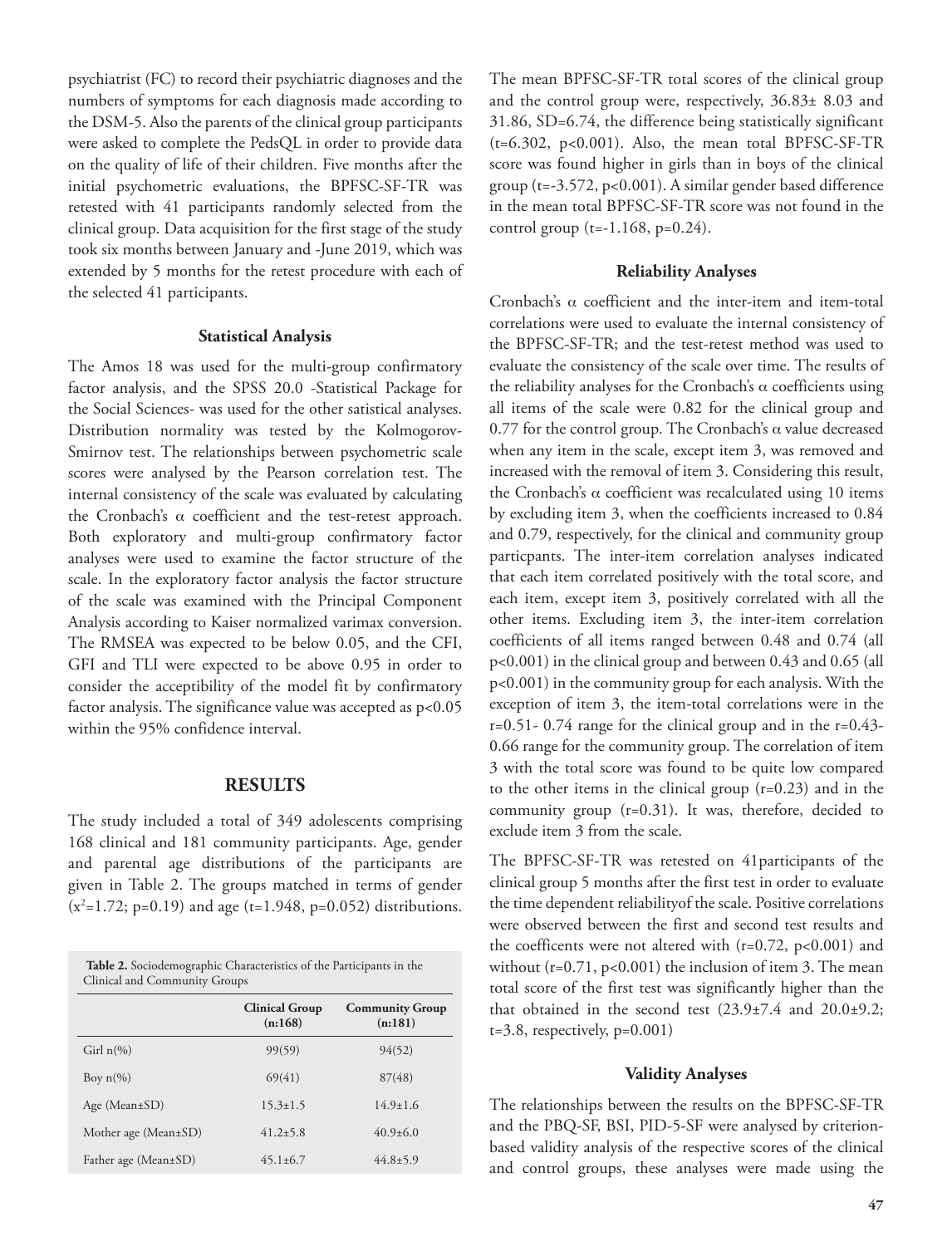BSFSC-SF-TR with and without item 3. Both approaches resulted in statistically significant correlations with the scores on the other scales, and the correlation coefficients were increased when item 3 was excluded. On the 10-item BPFSC-SF-TR with item 3 removed, the clinical group had higher scores  $(22.9\pm7.9)$  than the community group  $(18.2\pm6.5;$  $t=6.2$ ,  $p<0.001$ ).

In the clinical and the control groups, positive correlations were determined between the total score on the 10-item BPFSC-SF-TR and the score on the PBQ-SF borderline subscale. Positive correlations were also found in both participant groups between the BPFSC-SF-TR score and the scores on the PBQ-SF avoidant, dependent, passiveaggressive, obsessive-compulsive, antisocial, narcissistic, histrionic, schizoid, paranoid subscales. I-n the clinical group, these correlations, were weaker than the correlation observed with the PBQ-SF borderline subscale (r=0.30-0.57). In the community group, however, the correlation coeeficients with the passive-aggressive and paranoid subscale were comparable to that with the borderline subscale (r=0.30-0.57), but weaker for the other PBQ-SF subscales (r=0.14-0.39). Positive correlations were also determined in both the clinical and the control groups between the PID-5-SF BPD-related personality traits total score, the BSI total score and the scores on the somatization, obsessive compulsive, interpersonal sensitivity, depression, anxiety, hostility, phobic anxiety, paranoid thoughts and psychotism subscales. The results of the correlation analysis of the BPFSC-SF-TR and the PBQ subscales are given in Table 3.

**Table 3.** Correlations Between the Total Score on the 10-item BPFSC-SF-TR and the Scores on the PBQ-SF Subscale Scores

|                            | <b>BPFSC-SF-TR</b><br>(Clinical Group) | <b>BPFSC-SF-TR</b><br>(Community<br>Group) |
|----------------------------|----------------------------------------|--------------------------------------------|
| PBQ – Borderline           | $0.63*$                                | $0.44*$                                    |
| PBQ - Antisocial           | $0.43*$                                | $0.38*$                                    |
| PBQ – Histrionic           | $0.53*$                                | $0.31*$                                    |
| PBQ – Narcissistic         | $0.34*$                                | $0.28*$                                    |
| PBQ – Avoidant             | $0.52*$                                | $0.38*$                                    |
| PBQ - Paranoid             | $0.56*$                                | $0.44*$                                    |
| PBQ – Dependent            | $0.57*$                                | $0.36*$                                    |
| PBQ - Passive-aggressive   | $0.47*$                                | $0.43*$                                    |
| PBQ - Obsessive-compulsive | $0.30*$                                | $0.14*$                                    |
| PBQ – Schizoid             | $0.37*$                                | $0.29*$                                    |

BPFSC-SF: Borderline Personality Features Scale for Children- Short Form, PBQ-SF: Personality Belief Questionaire –Short Form  $*_{p<0.001}$ 

**Table 4.** Correlations Between the Total Score on the 10 item BPFSC-SF-TR and the Scoring on the Other Scales

|                                       | BPFSC-SF-TR10<br>(Clinical Group) | <b>BPFSC-SF-TR10</b><br>(Community)<br>Group) |
|---------------------------------------|-----------------------------------|-----------------------------------------------|
| PID-5-SF Borderline<br>Related Facets | $0.76**$                          | $0.69**$                                      |
| <b>BSI-GSI</b>                        | $0.76**$                          | $0.67**$                                      |
| K-SADS-PL-T Number of<br>Diagnoses    | $0.24*$                           |                                               |
| K-SADS-PL-T Number of<br>Symptoms     | $0.29**$                          |                                               |
| PedsOL Total Score                    | $-0.33**$                         |                                               |

BPFSC-SF 10: Borderline Personality Features Scale Short Form- 10 Item form, PBQ: Personality Belief Questionnaire, PID-5-SF: Personality Inventory for DSM-5 Short Form, BSI-GSI: Brief Symptom Inventory – Global Severity Index, K-SADS-PL-T: The Kiddie Schedule for Affective Disorders and Schizophrenia for School-Age Children -Present and Lifetime Version-Turkish Version, PedsQL: Pediatric Quality of Life Inventory.  $*p<0.01; **p<0.001$ 

The relationship between BPFSC-SF-TR and the total number of diagnoses, the number of symptoms in the clinical group and PedsQL were determined using the scores on the PedsQL, and the K-SADS-PL-TR. In the clinical group, the total score on the 10-item BPFSC-SF-TR positively correlated with both the total diagnosis and the number of symptoms obtained on the K-SADS-PL-TR; and negatively correlated with the total score on the PedsQL (Table 4).

The construct validity of the BPFSC-SF-TR was also determined by exploratory and confirmatory factor analyses. Exploratory factor analysis indicated that item 3 of the entire (11-item) BPFSC-SF-TR did not load any of the factors in accordance with the previously obtained data. Therefore, exploratory and confirmatory factor analyses were repeated on the 10-item form of the BPFSC-SF-TR. Firstly, it was determined that the data for both the clinical group  $(KMO=0.858, X^2=512.090, p<0.001)$  and the community group  $(KMO=0.811, X^2=394.580,$  $p < 0.001$  were appropriate for exploratory factor analysis. Subsequently analyses made on the data of both participant groups yielded a single factor structure (Table 5). The factor loadings and the presence of any differences in the loadings between the clinical and the community groups were determined by multi-group confirmatory factor analysis. A single factor structure was obtained with good fit values in both groups (TLI=0.970, CFI=0.982, GFI=0.961, RMSEA=0.028). The results of the groups differed in terms of factor load distribution (p=0.003, ∆TLI:0.023). The community group and the clinical group factor diagrams are given in Figure 1 and 2, respectively.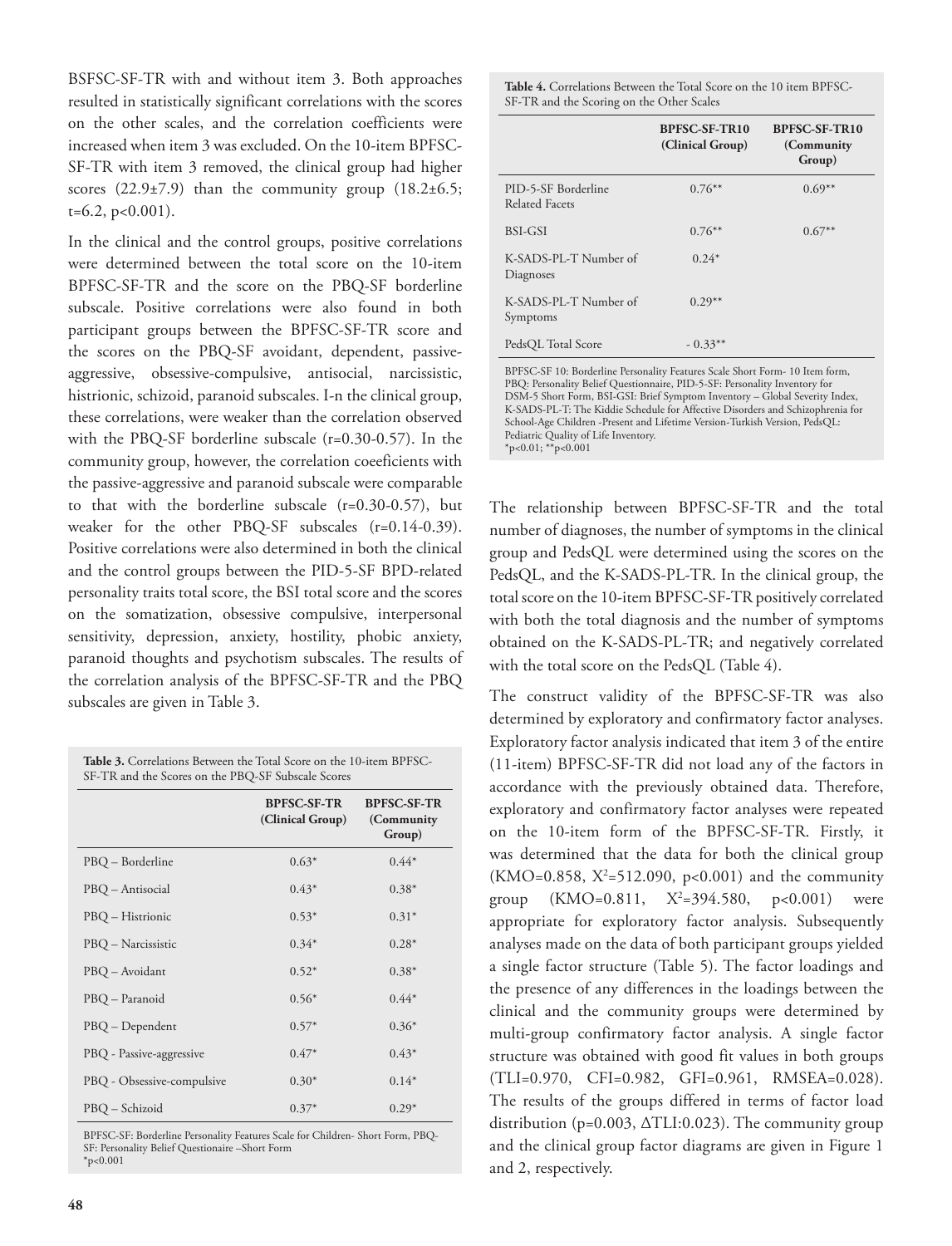| <b>Table 5.</b> Item Scores and Factor Analysis Results on the 10-item BPFSC-SF-TR |  |  |  |  |  |
|------------------------------------------------------------------------------------|--|--|--|--|--|
|------------------------------------------------------------------------------------|--|--|--|--|--|

|          |            | <b>Clinical Group</b> |               | <b>Community Group</b> |            |            |               |               |
|----------|------------|-----------------------|---------------|------------------------|------------|------------|---------------|---------------|
|          | Mean (SD)  | <b>EFA</b>            | Skewness(SE)  | Kurtosis (SE)          | Mean (SD)  | <b>EFA</b> | Skewness (SE) | Kurtosis (SE) |
| BPFSC-1  | 3.08(1.24) | 0.72                  | $-0.15(0.19)$ | $-0.77(0.37)$          | 2.49(1.08) | 0.61       | 0.12(0.18)    | $-0.67(0.36)$ |
| BPFSC-2  | 3.54(1.07) | 0.46                  | $-0.44(0.19)$ | $-0.15(0.37)$          | 3.27(1.05) | 0.53       | $-0.31(0.18)$ | $-0.02(0.36)$ |
| BPFSC-4  | 3.48(1.23) | 0.65                  | $-0.48(0.19)$ | $-0.55(0.37)$          | 2.85(1.13) | 0.64       | 0.04(0.18)    | $-0.58(0.36)$ |
| BPFSC-5  | 2.84(1.18) | 0.65                  | $-0.04(0.19)$ | $-0.75(0.37)$          | 2.39(0.97) | 0.55       | 0.11(0.18)    | $-0.51(0.36)$ |
| BPFSC-6  | 3.30(1.24) | 0.75                  | $-0.20(0.19)$ | $-0.88(0.37)$          | 2.71(1.02) | 0.57       | 0.28(0.18)    | $-0.09(0.36)$ |
| BPFSC-7  | 3.77(1.11) | 0.76                  | $-0.70(0.19)$ | $-0.14(0.37)$          | 3.33(1.11) | 0.66       | $-0.39(0.18)$ | $-0.28(0.36)$ |
| BPFSC-8  | 2.93(1.26) | 0.54                  | 0.04(0.19)    | $-0.94(0.37)$          | 2.57(1.12) | 0.62       | 0.35(0.18)    | $-0.31(0.36)$ |
| BPFSC-9  | 3.18(1.46) | 0.65                  | $-0.15(0.19)$ | $-1.32(0.37)$          | 2.60(1.27) | 0.64       | 0.37(0.18)    | $-0.88(0.36)$ |
| BPFSC-10 | 3.69(1.19) | 0.66                  | $-0.66(0.19)$ | $-0.34(0.37)$          | 3.21(1.07) | 0.68       | $-0.14(0.18)$ | $-0.39(0.36)$ |
| BPFSC-11 | 3.01(1.19) | 0.54                  | $-0.04(0.19)$ | $-0.71(0.37)$          | 2.70(1.11) | 0.38       | 0.27(0.18)    | $-0.53(0.36)$ |

EFA: Exploratoy Factor Analysis, SD: Standard Deviation, SE: Standard Error



Figure 1. Factor Diagram of the 10-item the BPFSC-SF-TR Obtained by Multi-group Confirmatory Factor Analysis on the Scoring of the Community Group Participants

## **DISCUSSION**

This research aimed to test the validity and reliability of the BPFSC-SF-TR in adolescents from clinical and community backgrounds. Reliability analyses determined that item 3 was not appropriate for the structure of the BPFSC-SF-TR and was therefore removed from the Turkish language version of the scale. We propose that the 10-item version of the BPFSC-SF-TR is a valid and reliable measure in adolescents to be used for community based and clinical investigations.

#### **Reliability**

Assessing internal consistency is one method for measuring the reliability of a scale which tests the homogeneity of the scale items. (Karakoç and Dönmez 2014). Calculation of the Cronbach's α coefficient was proposed to be the suitable



**Figure 2.** Factor Diagram of the 10-item the BPFSC-SF-TR Obtained by Multi-group Confirmatory Factor Analysis on the Scoring of the Clinical Group Participants

approach to demonstrate the internal consistency of scales with Likert type design (Ercan 2004). In our study, the Cronbach's  $\alpha$  coefficents were 0.84 for the clinical group and 0.79 for the community group using the 10 -item BPFSC-SF-TR. The Cronbach's α coefficient was reported as 0.85 for the original BPFSC-SF (Sharp et al. 2014) and as 0.78 for the version in the Italian language (Fossati et al. 2016).

Given that Cronbach's  $\alpha$  values >0.70 are accepted to indicate good internal consistency for a scale (Karakoç and Dönmez 2014), our results can be accepted to indicate good reliability for the 10-item BPFSC-SF-TR when tested in the clinical and community groups. This was also supported by the strong positive item-total and inter-item correlations found in both groups and the strong positive correlation between test-retest scores of the clinical group, demonstrating high reliability over time. A lower correlation coefficient (r=0.50, p<0.001)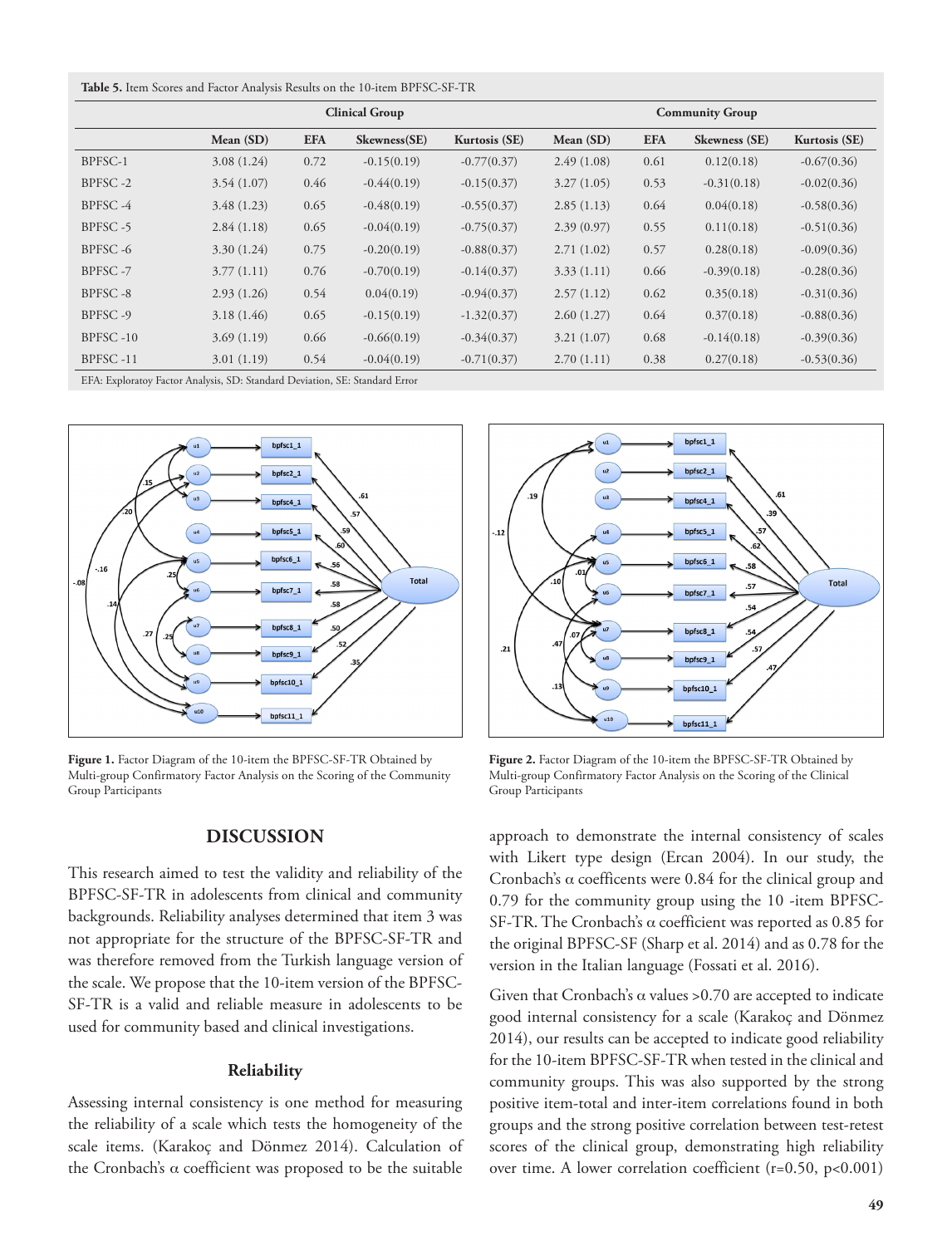was reported for the test-retest reliability of the Italian language version of the BPFSC-SF (Fossati et al. 2016). It is noteworthy that the mean total score of the 41 participants from the clinical group selected for retesting on the 10-item BPFSC-SF-TR was significantly higher in the first test than in the retest, which may be attributed to having retested the scale only in the clinical group and not evaluating a possible effect of the therapy given in the interim of 5 months.

# **Validity**

The content validity, construct validity and criterion-related validation methods can be used to evaluate the validity of a scale (Ercan and Kan 2004). Significant correlations between the scores on the BPFSC-SF and the scores on the Childhood Interview for Borderline Personality Disorder, the Difficulties in Emotion Regulation Scale, and the Deliberate Self-Harm Inventory were reported by Sharp et al. (2014). Also, a significant correlation ( $r=0.64$ ;  $p<0.001$ ) between the scores on the Italian language versions of the BPFSC-SF and the BPD subscale of Personality Diagnostic Questionnaire were reported by Fossati et al. (2016).

We determined in both the clinical and community group participants that the BPFSC-SF-TR total scores correlated positively and significantly with the PBQ-SF borderline subscale scores and the PID-5-SF borderline-related facets total scores. Given the frequently observed comorbidity of BPD with other psychiatric disorders (Zanarini 2004, Chanen et al. 2007, Ha et al. 2013, Kaess et al. 2013), the relationship between the BPFSC-SF-TR and psychiatric symptom severities of the participants in both groups was also investigated and positive correlations were determined between the BPFSC-SF-TR and BSI scores of both the clinical and the community groups.

Furthermore, the BPFSC-SF-TR and the K-SADS-PL-TR scores of the clinical group were found to be significantly correlated with the number of symptoms, and the number of diagnoses determined by the K-SADS-PL-TR interview. In comparison to the community group, the clinical group participants scored higher than the community group participants on the BPFSC-SF-TR. These results are in agreement with previous reports on the frequent comorbidity of BPD with other psychiatric disorders. Considering that BPD may adversely affect the quality of life (Rusch et al. 2007, IsHak et al. 2013, Feenstra et al. 2012, Korsgaard et al. 2015), we determined, as expected, a negative correlation between the scores on the BPFSC-SF-TR and the PedsQL.

In comparison to the strong correlation of the BPFSC-SF-TR total score with the PBQ-SF borderline subscale score, relatively weaker positive correlations were also determined with the other subscales of the PBQ-SF. The BPFSC-SF-TR is expected to measure borderline personality traits and,

therefore, may show a lower level of relationship with other personality disorders. On the other hand, the cited results may have to be evaluated according to the strong conviction expressed in the literature that personality disorders are correlated with each other (Watson and Sinha 1998), supported by our observation of quite strong correlations in both groups of participants between the PBQ-SF subscales  $(r=0.20-0.65)$  for the clinical group,  $r=0.22-0.81$  for the community group).

Factor analysis, which evaluates the order in the responses given by the participants and facilitates the placement of the variables under headings, is the most frequently used method, amongst others, for assessing construct validity (Tavsancıl 2002). Using separately the exploratory factor analysis and the multi-group confirmatory factor analysis methods on the performances of both the clinical and the community group participants on the 10-item BPFSC-SF-TR, after removing item 3, a single factor structure was obtained in our study, which was similar to that of the original 11-item BFSFC-SF, developed by testing on a population of 964 adolescents and subsequently validated on 371 psychiatry inpatients by Sharp et al. (2014).

A 4-factor structure with four subscales on affective instability, identity problems, negative relationships, and self-harm was demonstrated for the original 24-item BPFSC (Crick et al. 2005). Contrary to the expectations, factor analysis on the BPFSC-SF revealed a factor structure that fit better a singlefactor structure (Sharp et al. 2014). Factor analysis on the Italian language version of the BPFSC-SF tested on Italian adolescents showed a 2-factor structure instead (Fossati et al. 2016). The difference in the factor structures of the original and Italian versions of the scale was attributed to methodological factors such as population characteristics and the differences in the statistical methods used for factor analysis (Fossati et al. 2016).

A single factor structure was also not determined in our study on the 11-item BFSFC-SF-TR in either group of participants. Removal of item 3 on grounds of not correlating with the other items of the scale, having a negative effect on the Cronbach α value and, therefore, being regarded as unsuitable for measuring the borderline personality features in adolescents, resulted in a single factor structure. The mean item 3 scoring of 3.95 and 3.71 by the clinical and the community groıups, respectively, were quite higher than the scores on the other items which could explain the observed incompatibility with a single factor structure when included in the BPFSC-SF-TR. Fossati et al. (2016) also reported markedly high scoring by the Italian adolescents on item 3 which states "My emotions are very strong. For example, if I get angry, I feel really angry, and if I am happy, I feel really happy". It is known that the increase in the intensity of emotions and instability is a normal feature of the emotional development and change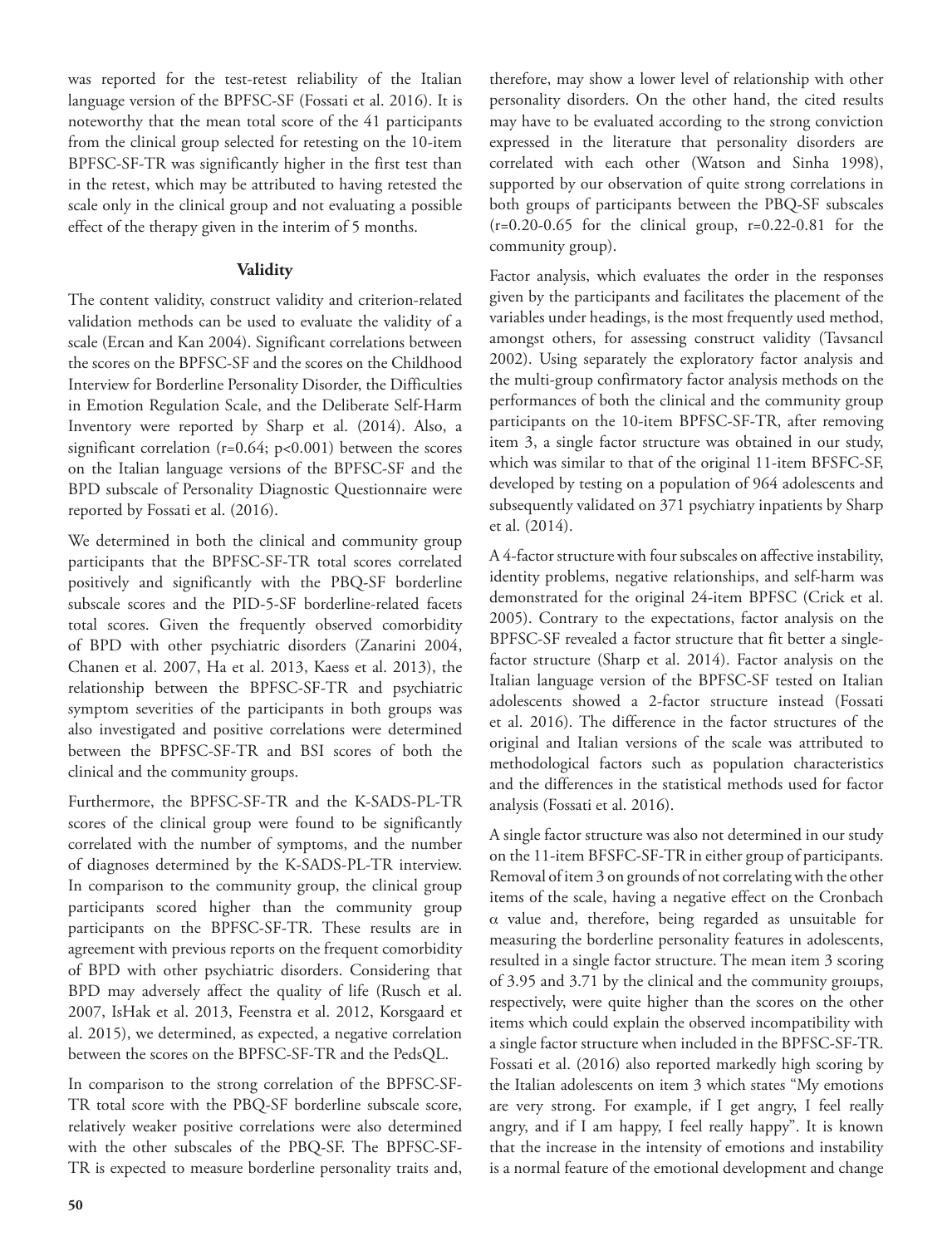process during adolescence (Koç 2004), which may explain the higher scores given to this item.

In our study, exploratory and multi-group confirmatory factor analyses of the data of both groups of participants yielded a single factor structure for the 10-item BFSFC-SF-TR similar to that obtained for the original form of the scale. The factor load distribution differed in the clinical and community groups. This is the first study in the literature comparing the performances of participants from a clinical and general population backgrounds on the BFSFC-SF with results indicating that the factor loads may differ in clinically and communally based research.

As regards the limitations of this study, despite including both clinical and normal groups, having a limited number of participants in both classifications is a significant limitation. Psychometric scales such as the BSI, PID-5-SF and the PBQ-SF used in this study have not been validated on the adolescent members of the population. Validated psychometric scales for evaluating personality disorders in adolescence are not available in our country, which necessitated using psychometric scales tested only on adults. Another limitation was not conducting psychiatric interviews to diagnose BPD and, consequently, not determining the relevant cut-off point of the scale and having to differentiate the clinical and community groups not according to the capacity of the scale but by comparing, instead, the BPFSC-SF–TR scores of the groups.

When compared, the clinical group was observed to have higher BPFSC-SF-TR scores than the community group, although the difference was not significant. Not determining significant differences between the groups was considered as an expected situation, considering that the clinic where our study was conducted is not a specialised clinic and that the applicants were followed up for a wide variety of psychiatric disorders. The results can not be compared to previously reported ones in the literature since there is not another study comparing the prevalence of BPD in adolescence in clinical and community samples.

The strengths of this research are inclusion of participants from both clinical and community backgrounds, evaluating the external validity of the BPFSC-SF–TR by using more than one BPD scale and using the likely comorbid psychiatric disorders in the evaluation of external validity. This study is also the first in Turkey to use the alternative personality models defined in DSM-5.

In conclusion, the BPFSC-SF-TR is a valid and reliable scale for assessing BPD features in Turkish adolescents. To the best of our knowledge, there is not another measurement tool for evaluating BPD in Turkish adolescents. We believe that this study would pave the way for new research on BPD in adolescents.

#### **REFERENCES**

- Akin E, Kose S, Ceylan V et al (2017) Normative data and factorial structure of the Turkish version of the Borderline Evaluation of Severity over Time (BEST). Psychiatry Clin Psychopharmacol 27:152-8.
- American Psychiatric Association (1980) DSM-III-.Diagnostic and Statistical Manual of Mental Disorders-3rd Ed. American Psychiatric Association, Washington, DC.
- American Psychiatric Association (2011) American Psychiatric Association DSM-5 Development: Personality Disorders.
- American Psychiatric Association (2013) DSM-5-Diagnostic and Statistical Manual of Mental Disorders-5th Ed. American Psychiatric Association, Washington, DC.
- Anderson J, Snider S, Sellbom M et al (2014) A comparison of the DSM-5 section II and section III personality disorder structures. Psychiatry Res 216:363–72.
- Aydemir Ö, Demet MM, Danacı AE et al (2006) Borderline kişilik envanterinin Türkçe' ye uyarlanması, güvenilirlik ve geçerlliliği. Türkiye' de Psikiyatri Dergisi 8:6-10.
- Bondurant H, Greenfield B, Tse SM (2004) Construct validity of the adolescent borderline personality disorder: A review. Can Child Adolesc Psychiatr Rev 13:53–7.
- Butler AC, Cohen LH, Beck AT (2007) The Personality Belief Questionnaire-Short Form: development and preliminary findings. Cogn Ther Res 31:357- 70.
- Ceylan V, Kose S, Akin E et al (2017) Normative data and factorial structure of the Turkish version of the Borderline Personality Questionnaire (Turkish BPQ). Psychiatr Clin Psychopharmacol 27:143–51.
- Chanen AM, Jovev M, Jackson HJ (2007) Adaptive functioning and psychiatric symptoms in adolescents with borderline personality disorder. J Clin Psychiatry 68:297–306
- Chanen A (2012) Review: Urgent need for RCT evidence on effectiveness of crisis interventions for borderline personality disorder [Comment]. Evidence Based Mental Health 15:94.
- Chanen A, Sharp C, Hoffman P, and the Global Alliance for Prevention and Early Intervention for Borderline Personality Disorder (2017). Prevention and early intervention for borderline personality disorder: a public health priority. World Psychiatry 16:215-6.
- Cohen P, Crawford TN, Johnson JG et al (2005) The children in the community study of developmental course of personality disorder. J Pers Disord 19:466–86.
- Crick NR, Murray-Close D, Woods K (2005) Borderline personality features in childhood: A short-term longitudinal study. Dev Psychopathol 17:1051–70.
- Çakın Memik N, Ağaoğlu B, Coşkun A et al (2007) The validity and reliability of the Turkish Paediatric Quality of Life Inventory for children 13-18 years old. Turk J Psychiatry 18:353-63.
- Çakın Memik N, Ağaoglu B, Coşkun A et al (2008) The validity and reliability of Paediatric Quality of Life Inventory in 8-12 years old Turkish children. Turk J Child Adolesc Ment Health 15:87-98.
- Çökmüş FP, Yüzeren S, Dikici DS et al (2018) Reliability and validity of Turkish form of the personality inventory for DSM-5 (PID-5) adult version. Bull Clin Psychopharmacol 28:2.
- De Clercq B, De Fruyt F, De Bolle M et al (2013) The hierarchical structure and construct validity of the PID-5 trait measure in adolescence. J Pers 82:158- 69.
- Derogatis LR (1992) The Brief Symptom Inventory (BSI); Administration, scoring and procedures manuaI-II. Clinical Psychometric Research Inc.
- Ercan I, Kan I (2004) Ölçeklerde Güvenirlik ve Geçerlik. Uludağ Üniversitesi Tıp Fakültesi Dergisi 30:211-16.
- Feenstra DJ, Hutsebaut J, Laurenssen EMP (2012) The Burden of disease among adolescents with personality pathology: quality of life and costs. J Pers Disord 26:593–604.
- Fossati A, Sharp C, Borroni S et al (2016) Psychometric properties of the Borderline Personality Features Scale for Children-11 (BPFSC-11) in a sample of community dwelling Italian adolescents. Eur J Psychol Assess 35:70–7.